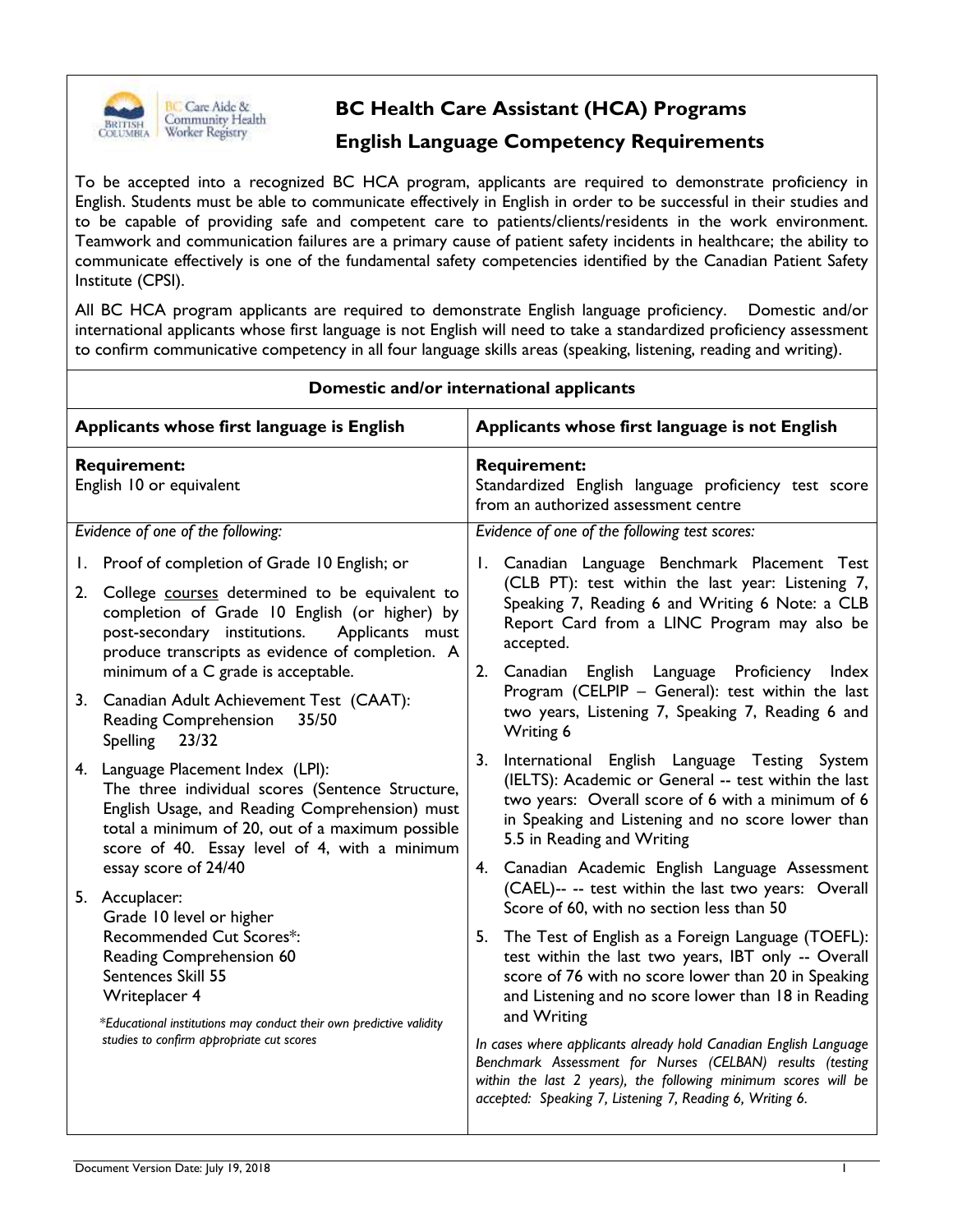## **Additional Criteria - English Language Competency Requirements**

To confirm the appropriate level of English proficiency, Language Instruction for Newcomers (LINC) Report Cards (also may be known as ESL Student Progress Reports) would need to specify that an applicant's current language level ("CLB levels now"), as "Completing" CLB Speaking 7, Listening 7, Reading 7 and Writing 7 AND that the "Recommended Class Placement for Next Term / Course" as Speaking 8, Listening 8, Reading 8 and Writing 8.

It is important for educational institutions to have a process in place to confirm that the CLB PT has been conducted by a qualified assessor at a licensed site. Please find information about HCA English Language Proficiency Tests and Authorized Assessment Centre Locations at the following link: [https://www.cachwr.bc.ca/Documents/HCA-Program-Entry-English-Proficiency-Tests\\_Info.aspx](https://www.cachwr.bc.ca/Documents/HCA-Program-Entry-English-Proficiency-Tests_Info.aspx)

To support educational institutions in ensuring applicants meet Registry English language competency requirements, the following criteria have been put into place:

1. To achieve functional language proficiency and be termed as a speaker of English as a first language, one would require seven (7) years of education in a listed country with English language systems/institutions (see list provided below). These years could be acquired in either a consecutive or non-consecutive manner. If, however, these years were all consecutive and inclusive of only secondary or post-secondary education in an English-speaking environment, the number of years to be considered as a speaker of English as a first language could be achieved in a period of three (3) years.

2. To ensure consistency and quality assurance in student program entry, institution-created tests are not acceptable for the assessment of applicants whose first language is not English at this time.<sup>1</sup>

3. The Registry has established the following list of countries as those with English language systems / institutions.<sup>2</sup>

#### **Countries with English language systems / institutions (where English is a primary, official language and the language used for education)**

| American Samoa         | Dominica         | <b>Mauritius</b>               | Uganda                             |
|------------------------|------------------|--------------------------------|------------------------------------|
| Anguilla               | Falkland Islands | Montserrat                     | United Kingdom (England, Scotland, |
| Antigua                | Fiji             | New Zealand                    | Wales and Northern Ireland)        |
| Australia              | Ghana            | <b>Seychelles</b>              | United States of America (USA)     |
| Bahamas                | Grenada          | Singapore                      | US Virgin Islands                  |
| <b>Barbados</b>        | Guam             | South Africa                   |                                    |
| <b>Belize</b>          | Guyana           | St. Kitts and Nevis            |                                    |
| Bermuda                | Irish Republic   | St. Lucia                      |                                    |
| British Virgin Islands | Jamaica          | St. Vincent                    |                                    |
| Cayman Island          | Kenya            | Trinidad and Tobago            |                                    |
| $Canada*$              | Malta            | <b>Turks and Caico Islands</b> |                                    |

**\***Applicants educated in Quebec at an institution where the language of instruction was not English, must meet the current English language proficiency requirements.

 $\overline{a}$ 

<sup>&</sup>lt;sup>1</sup> In cases of proven hardship, (e.g. College is located in a remote location and there is no local access to any of the listed tests), the educational institution may contact the Registry.

<sup>&</sup>lt;sup>2</sup> Weighted criteria to determine inclusion of a country on this list were: use of English as by more than 50% of the population, country literacy rate as compared to world literacy rate, School Life Expectancy (SLE) rate as compared to the world SLE rate, schooling in languages other than English in primary grades and consistency of listing by Canadian postsecondary institutions.